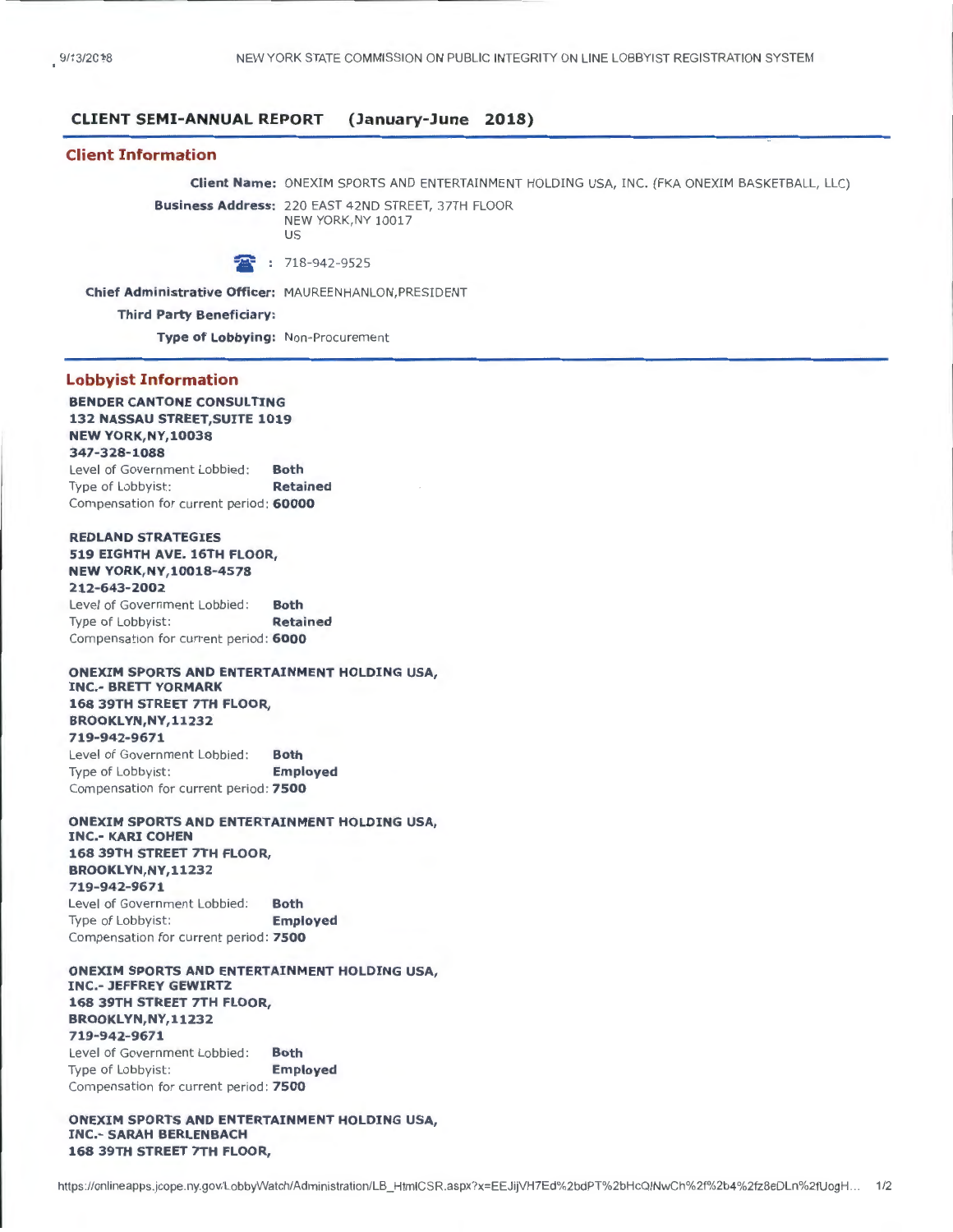# Level of Government Lobbied: Both Type of Lobbyist: **Employed** Compensation for current period: 7500

# Source of Funding

Reporting is not required - no applicable contributions

|  | <b>Lobbying Expenses (reporting period only)</b> |  |
|--|--------------------------------------------------|--|
|  |                                                  |  |

| A. Aggregate expenses less or equal to \$75:                      | \$0                         |
|-------------------------------------------------------------------|-----------------------------|
| B. Aggregate expenses for salaried of non-lobbying employees: \$0 |                             |
| C. Itemized lobbying expenses:                                    | <b>No itemized expenses</b> |
|                                                                   |                             |

# D. Total Expenses (A+B+C):  $$^{9}$

# Subject(s) Lobbied

NASSAU COLISEUM

# Person, State Agency, Municipality, or Legislative Body Expect to Lobby

NASSAU COUNTY LEGISLATURE; NASSAU COUNTY EXECUTIVE; NEW YORK STATE DIVISION OF BUDGET

# Bill, Rule, Regulation or Rate Number Expect to Lobby

None Lobbied

# Title and Identifying # of procurement contracts/documents

None Lobbied

# Number or Subject matter of Gubernatorial/Municipal Executive Order

## None Lobbied

# Subject matter of and Tribes involved in Tribal State Compacts, etc.

### None Lobbied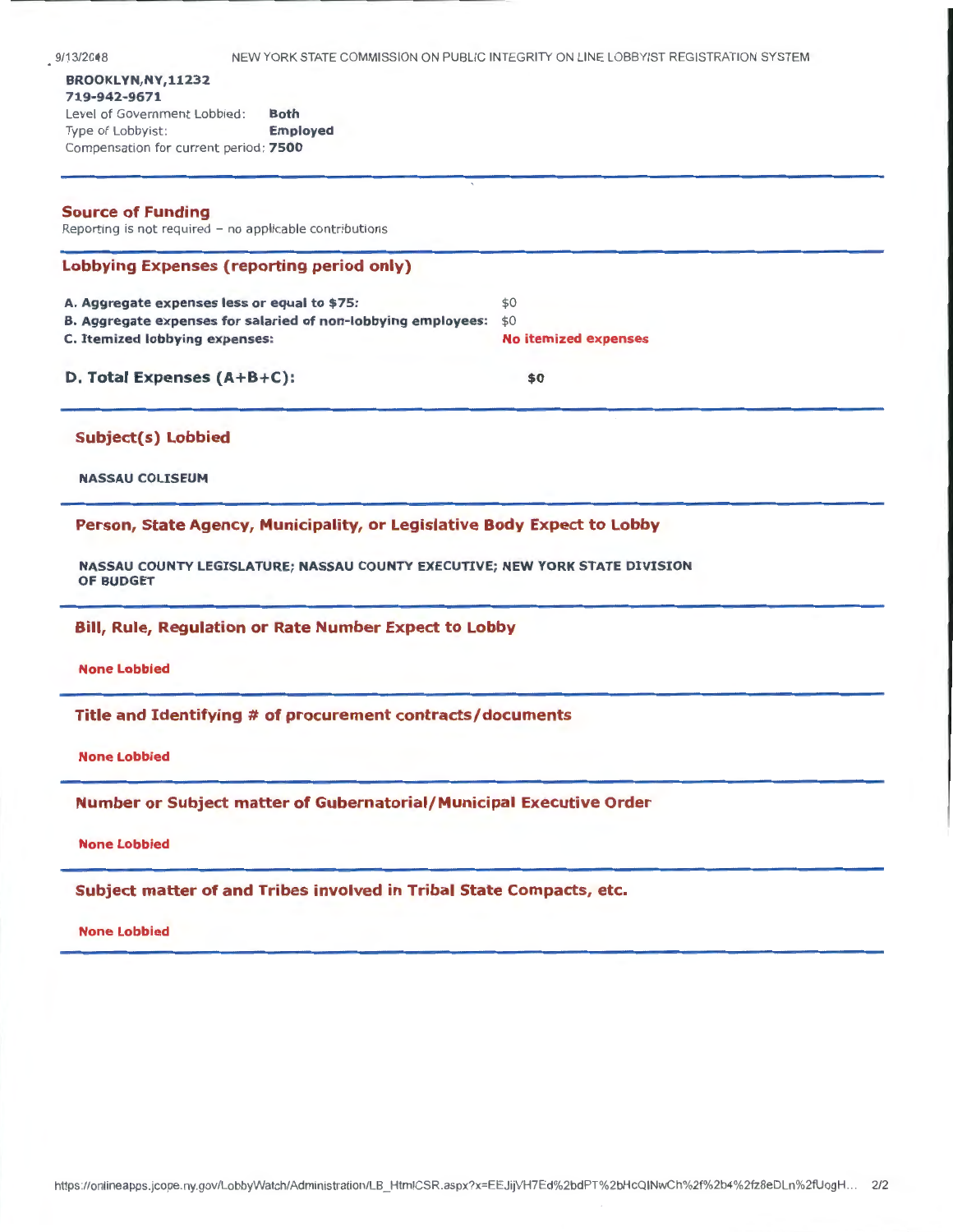$\bar{z}$ 

### Client Semi-Annual Report

|                                                           | Form Confirmation #: CSR0086162                                                               |
|-----------------------------------------------------------|-----------------------------------------------------------------------------------------------|
| <b>Reporting Year: 2018</b>                               |                                                                                               |
| <b>Reporting Period:</b><br>January - June                | <sup>*</sup> July - December                                                                  |
|                                                           | $\circledR$<br>Type of Lobbying: © NonProcurement © Procurement ® Both                        |
| <b>Client Information</b>                                 |                                                                                               |
|                                                           | To make changes to any of the Client Information, go to "Manage Profile" in the Client Menu). |
| <b>Client Business Name:</b>                              | ONEXIM SPORTS AND ENTERTAINMENT HOLDING USA, INC. (FKA ONEXIM BASKETBALL, LLC)                |
| <b>Business Address 1:</b>                                | 220 EAST 42ND STREET, 37TH FLOOR                                                              |
| <b>Address 2:</b>                                         |                                                                                               |
| City:                                                     | <b>NEW YORK</b>                                                                               |
| State:                                                    | <b>NY</b>                                                                                     |
| <b>Zip Code:</b>                                          | 10017                                                                                         |
| Country:                                                  | US                                                                                            |
| <b>Business Phone:</b>                                    | 718-942-9525                                                                                  |
| <b>Fax Number:</b>                                        |                                                                                               |
| <b>Email Address:</b>                                     | KCOHEN@BROOKLYNSE.COM                                                                         |
| <b>Chief Administrative</b><br><b>Officer First Name:</b> | <b>MAUREEN</b>                                                                                |
| <b>Chief Administrative</b><br><b>Officer Last Name:</b>  | <b>HANLON</b>                                                                                 |
| <b>Chief Administrative</b><br><b>Officer Title:</b>      | PRESIDENT                                                                                     |
| <b>Third Party Beneficiary:</b>                           |                                                                                               |

### Lobbyist Information & Compensation (Current Period Only)

You must report each lobbyist that lobbied on behalf of the client regardless of whether the threshold was exceeded by that lobbyist

Enter a New Name: REDLAND STRATEGY, INC. Business Address 1: 519 EIGHTH AVE., 16TH FLOOR Business Address 2: City: NEW YORK State: NY Zip Code: 10018 **Phone:** 516-582-Level of Government Lobbied: **State** Type of Lobbyist: • Retained Compensation for current period: 58000 Local • Both Employed Designated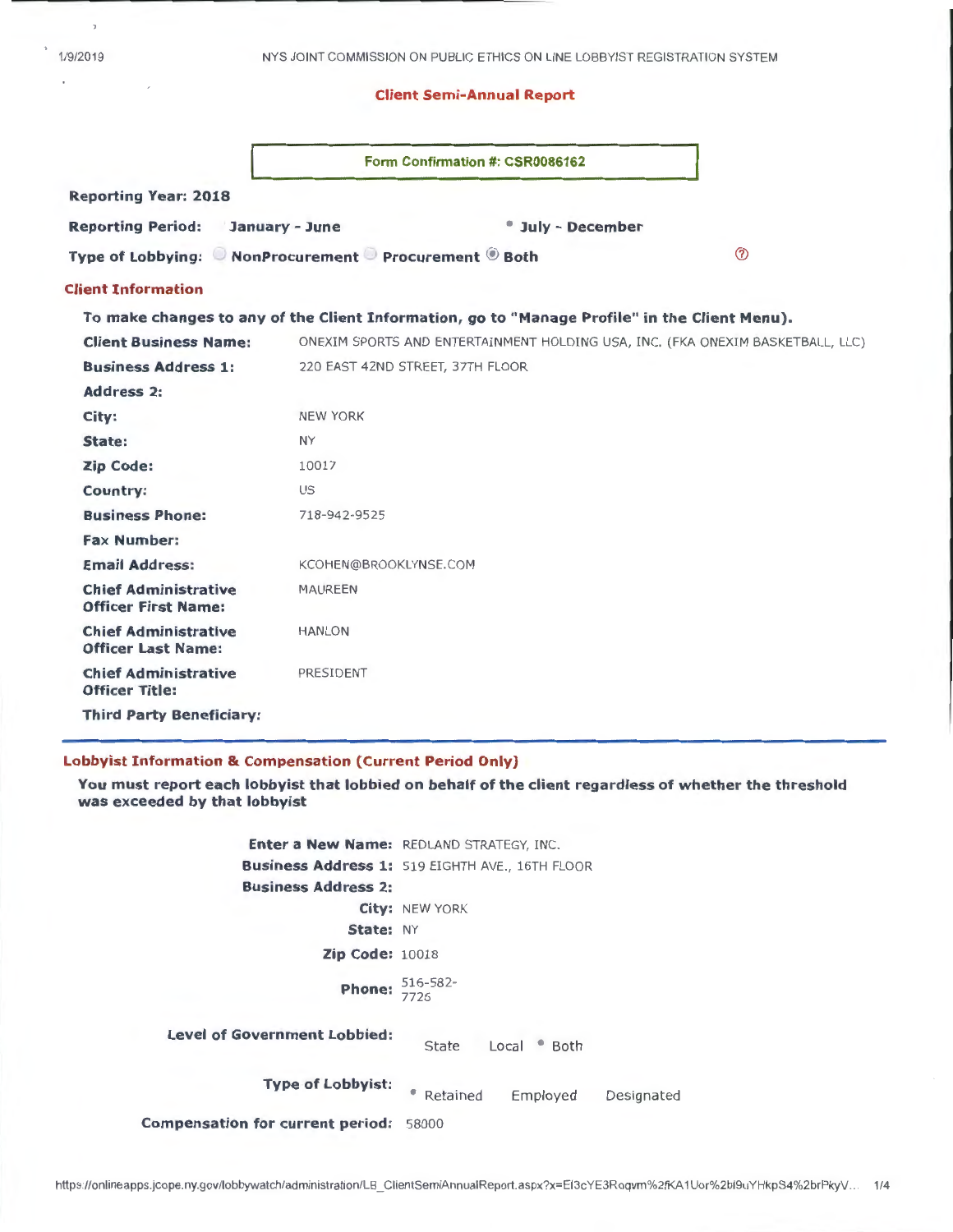1/9/2019 NYS JOINT COMMISSION ON PUBLIC ETHICS ON LINE LOBBYIST REGISTRATION SYSTEM **Enter a New Name:** ONEXIM SPORTS AND ENTERTAINMENT HOLDING USA, INC. - BRETT YORMARK **Business Address 1:** 168 39TH STREET, 7TH FLOOR **Business Address 2: City:** BROOKLYN **State:** NY **Zip Code:** 11232 **Phone:**  $\frac{(718)942}{9671}$ **Level of Government Lobbied:**  State Local • Both **Type of Lobbyist: Retained • Employed Compensation for current period:** 9500 Designated **Enter a New Name:** ONEXIM SPORTS AND ENTERTAINMENT HOLDING USA, INC. - JEFF **Example 2 Business Address 1:** 168 39TH STREET, 7TH FLOOR **Business Address 2: City:** BROOKLYN **State:** NY **Zip Code:** 11232 **Phone:**  $\frac{(718)942}{9671}$ **Level of Government Lobbied:**  State Local <sup>•</sup> Both **Type of Lobbyist:** Retained • Employed **Compensation for current period: 9500** Designated **Enter a New Name:** ONEXIM SPORTS AND ENTERTAINMENT HOLDING USA, INC. - KARI COHEN **Business Address 1:** 168 39TH STREET, 7TH FLOOR **Business Address 2: City:** BROOKLYN **State:** NY **Zip Code:** 11232 **Phone:**  $\frac{(718)942}{9671}$ **Level of Government Lobbied:** State Local • Both **Type of Lobbyist:** Retained • Employed Designated **Compensation for current period:** 9500

**Total Compensation for all Lobbyist for Current Period** : \$ **86500**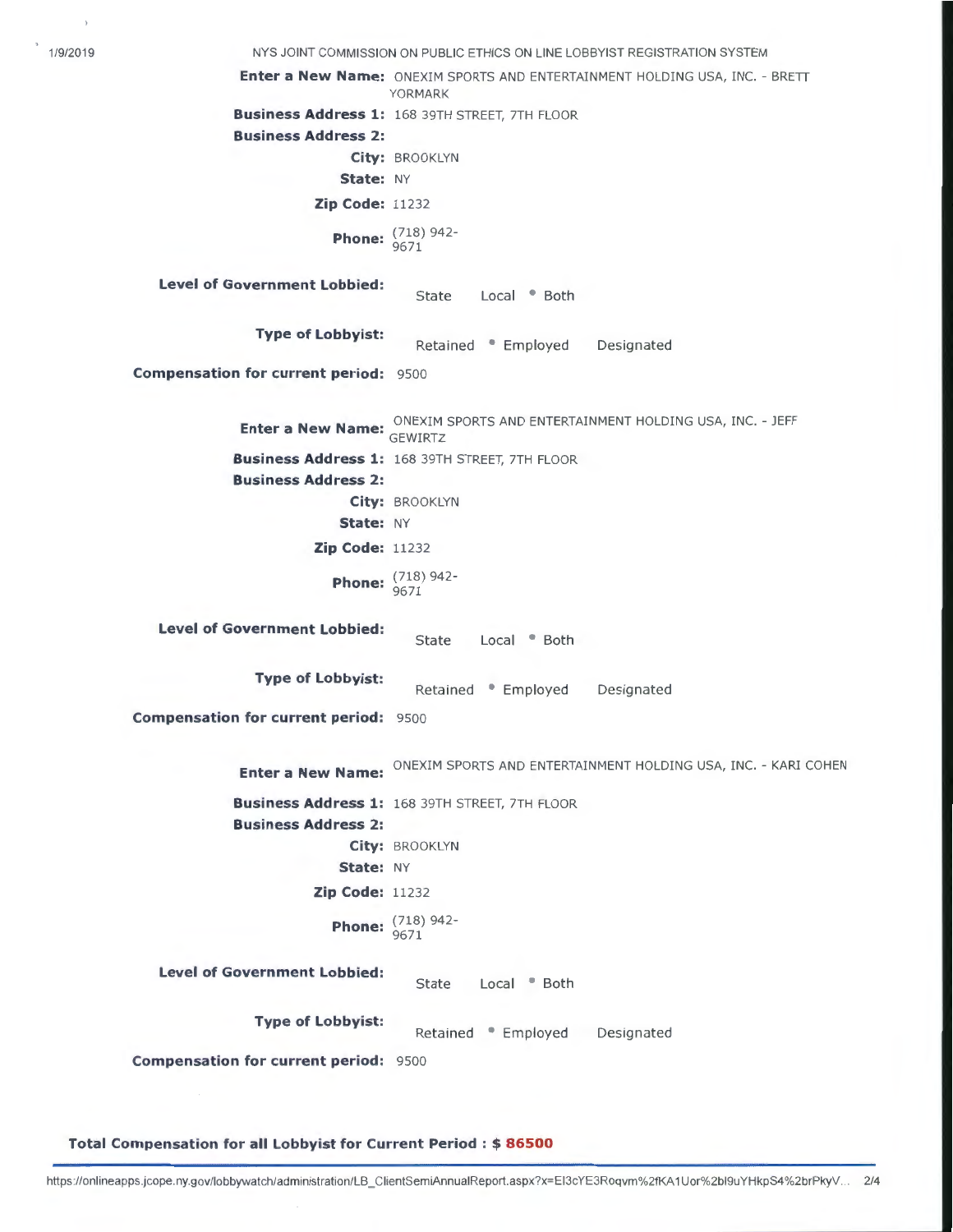### Other Lobbying Expenses (Current Period Only}

| A. Report in the aggregate all expenses less than or equal to \$75 :             |          |
|----------------------------------------------------------------------------------|----------|
| B. Report in the aggregate all expenses for salaries of non-lobbying employees : | $\Omega$ |
| C. Itemize all expenses exceeding \$75 :                                         | ි        |
| I have no itemized expenses to report for this period.                           |          |

 $\triangleleft$  Check box to agree with previous statement or enter expenses below

Top

### D. Total expenses for current period : \$ 0

#### Source of Funding

Select Source Of Funding Option: Reporting is not required - no applicable contributions  $\mathbf{v}$ 

### Subject

Subjects lobbied:

ISSUES RELATED TO THE NASSAU VETERANS MEMORIAL COLISEUM

#### Person

Person, State Agency, Municipality or Legislative Body lobbied:

NASSAU COUNTY LEGISLATURE; NASSAU COUNTY EXECUTIVE AND DEPUTY EXECUTIVE

### Bill

Bill, Rule, Regulation, Rate Number or brief description relative to the introduction or intended introduction of legislation or a resolution on which you lobbied:

No details were entered.

### Title

Title and Identifying # of procurement contracts and documents on which you expect to lobby:

No details were entered.

### Number or Subject Matter

Number or Subject Matter of Executive Order of Governor/Municipality on which you expect to lobby:

No details were entered.

### Subject Matter

Subject Matter of and Tribes involved in tribal-state compacts, etc on which you expect to lobby:

#### No details were entered.